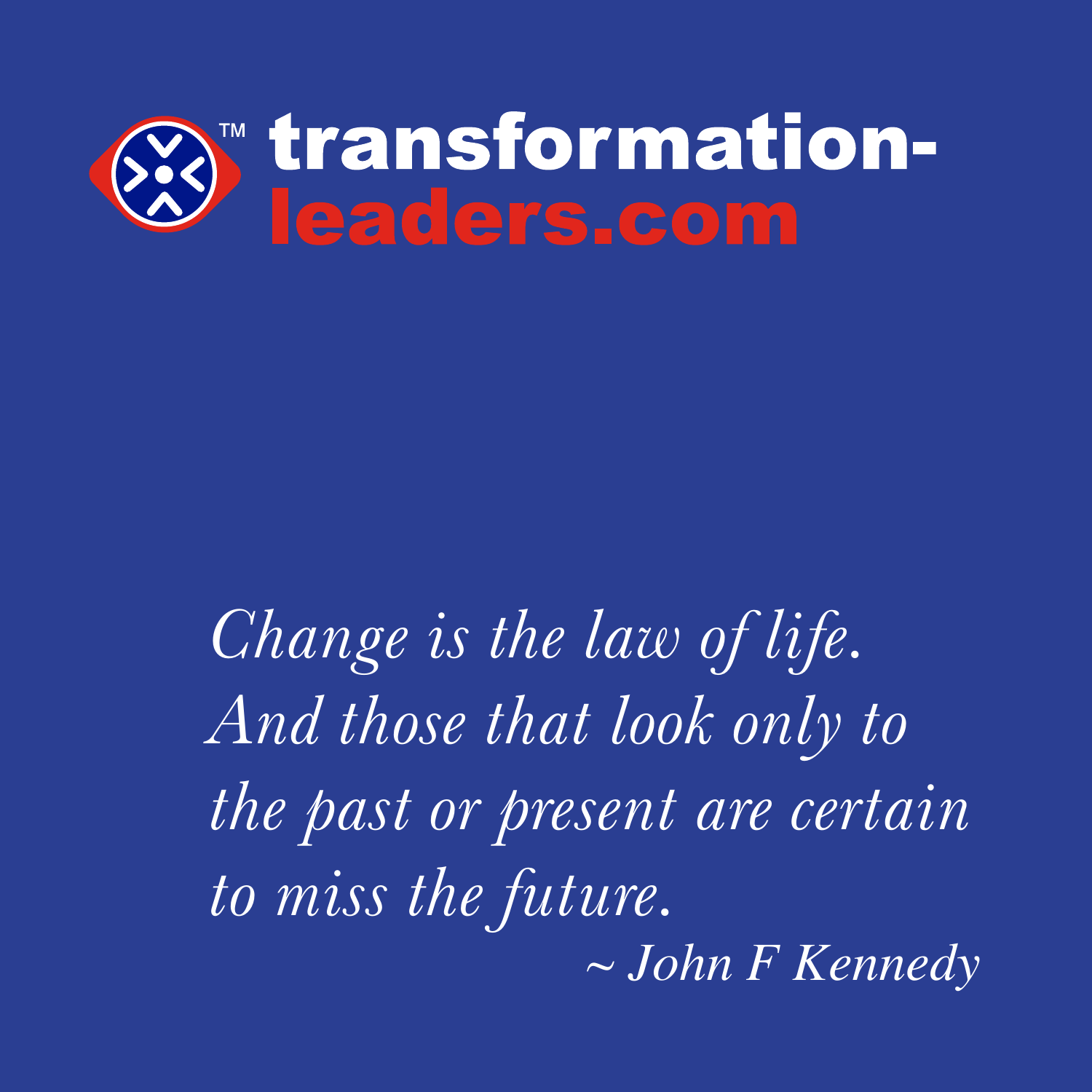**Competition is global. Constant change and improvement are increasingly imperative.** 

**Finding the 'right' experienced board level independent director for you to help lead successful transformation is a task we relish.**

**Making a real difference in this process is something we have been doing in a unique and collaborative way since 2000.**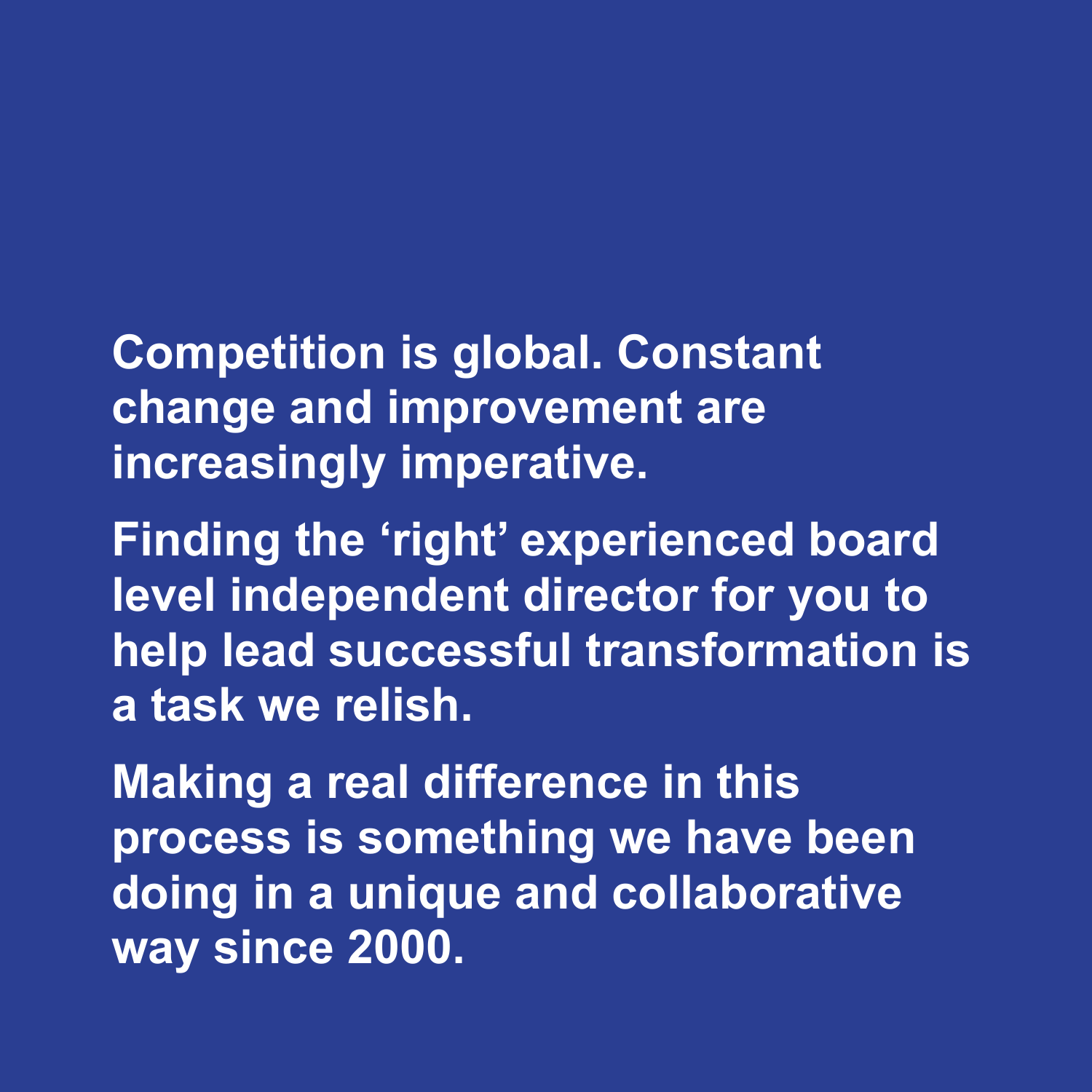#### Every transformation project is special. Every organisation has a unique culture

Finding the 'right' experienced senior board level independent is key, against the alternative cohorts of expensive big brand consultants with their focus on their revenue rather than their clients.. It means.

Lower risk

Lower costs

Better returns on investment

For you – happiness with a complex task – well delivered. And for us, repeat business and referrals, which is why, when others more expensive fail, we prosper.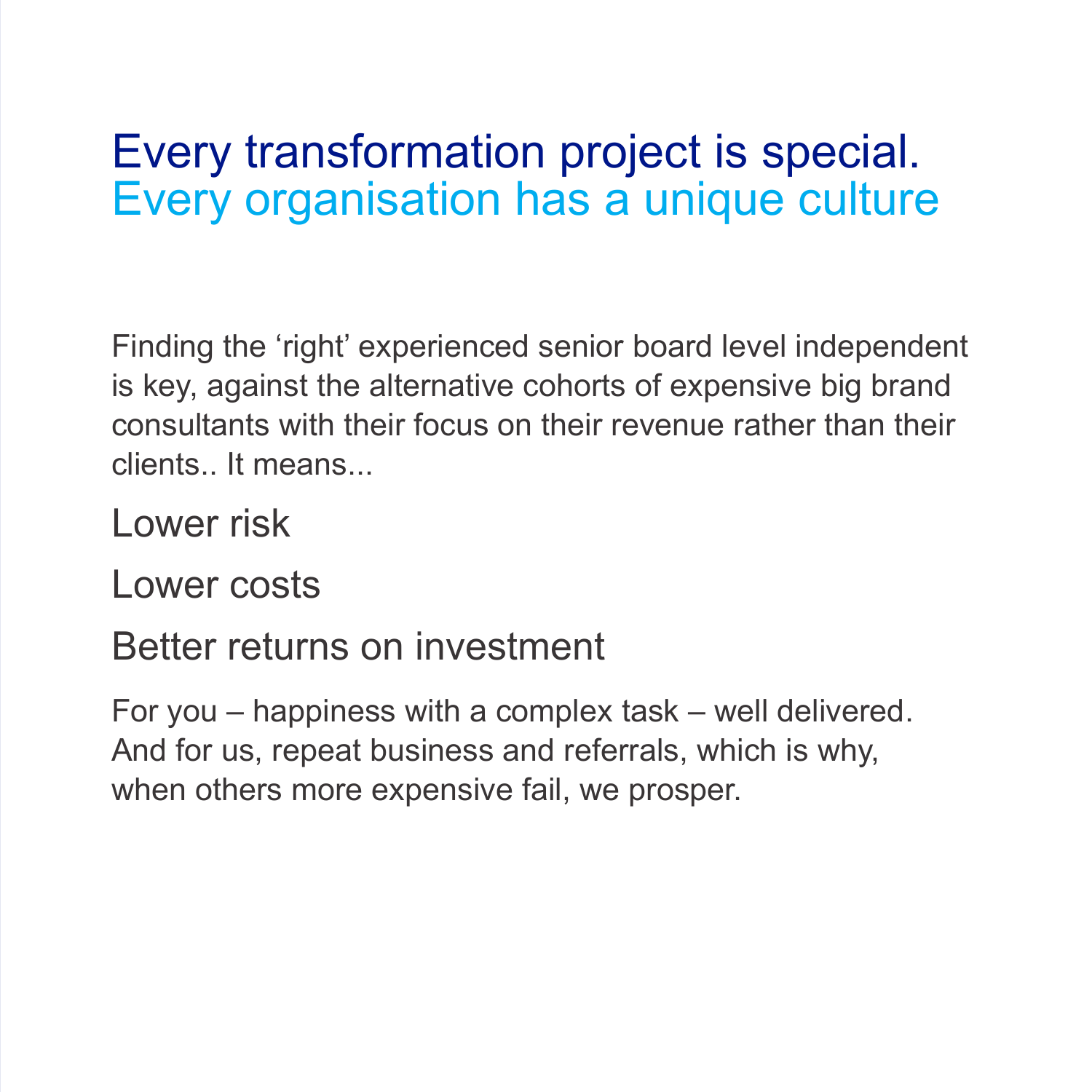#### Senior board level independents represent a unique resource

They are not interested in taking board level employed roles again

They know they are more effective for their clients as independents prepared to 'speak truth to power'.

They are paid on a 'return on investment' basis by their clients. Daily rates are the vehicle by which agents work on which agents (often large) daily margins are then added. Always best to start with an overall project estimate. X days at Y – to deliver Z 'value'.

These senior independents are not daily rate interim infillers or 'bolt ons' to big consultancy projects. Again carrying large 'middle men add ons'.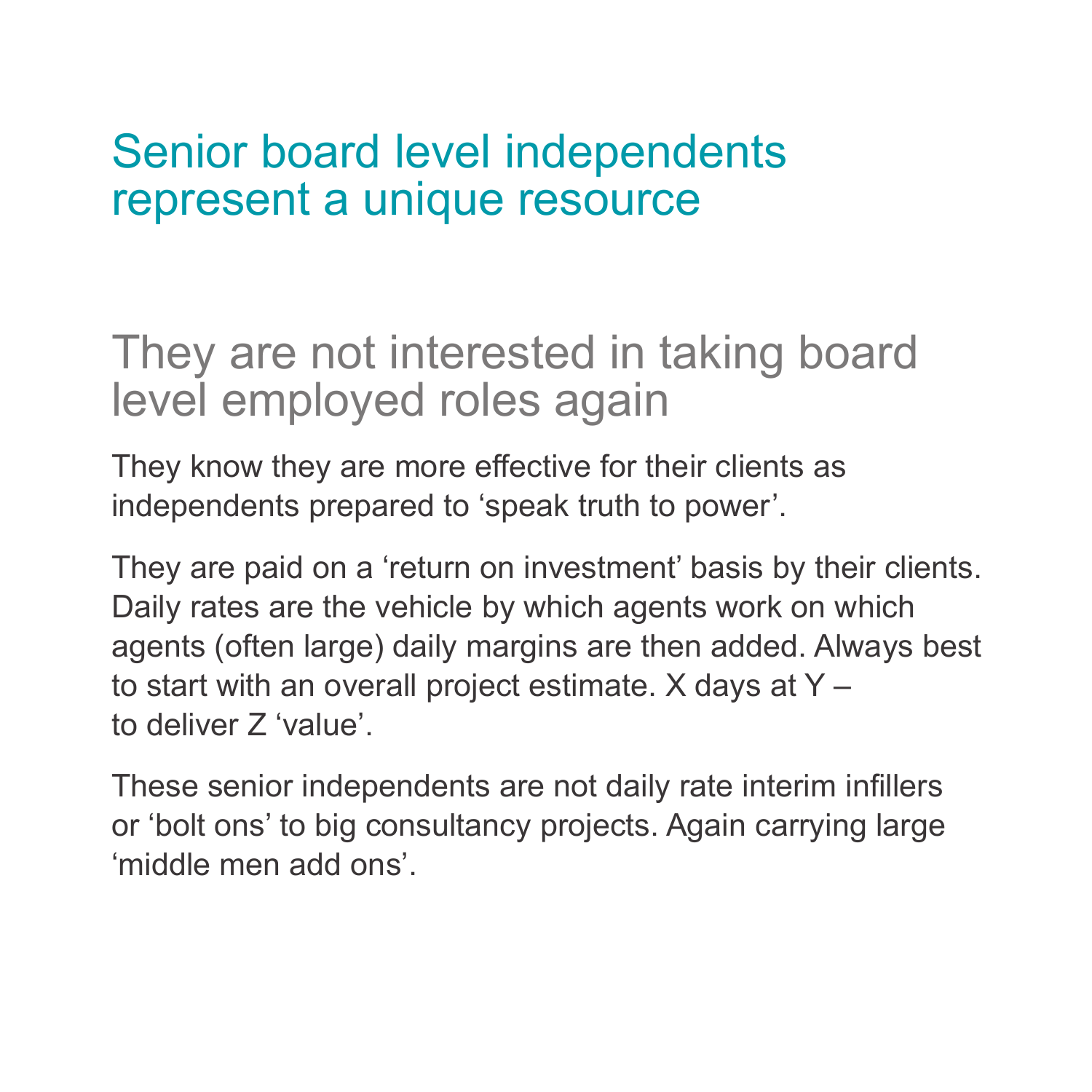#### These high quality board level independents are hard to find

#### Since 2000 we have constantly filtered the changing resource out there.

From the outset we have always looked after a finite number of experienced senior board level leaders who love helping hard pressed MD's and boards achieve fine, cost effective transformations.

In Malcolm Gladwell's seminal chapter in 'The Tipping Point' of the power of numbers in effective groupings he identified 150 as a key number beyond which organisations become less 'personal' and quality of experience both with clients and candidates can suffer. This finite number has always been key to our operational philosophy.

The end result is a faster, better process. No client has the time to wade through lot's of 'might be's' in interview. Classically an MD needs a high grade shortlist interview of three. All keen to win the project.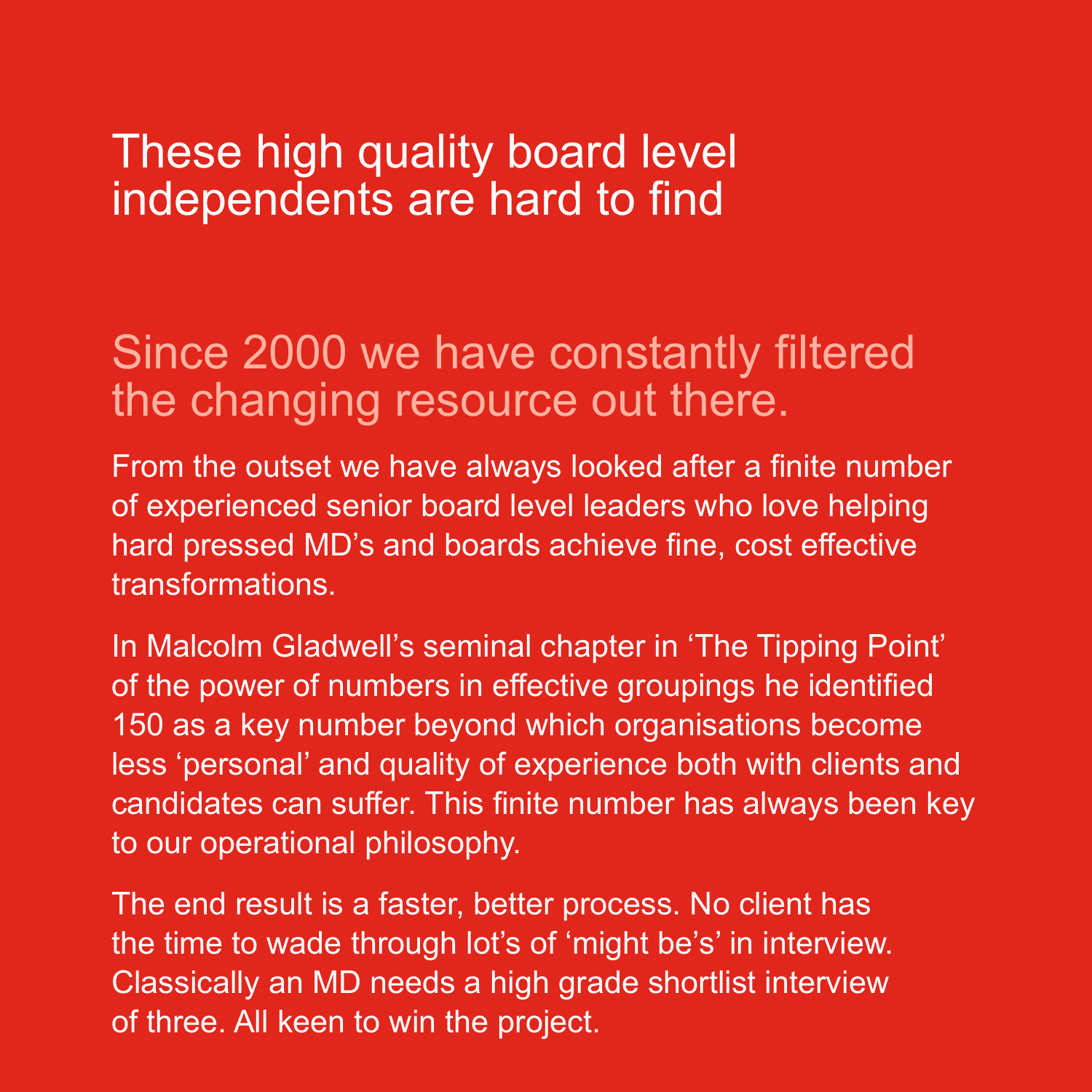### Happy Clients

Since 2000 we have successfully served a wide range of clients from the very big corporates, at board level, like Vodafone, Panasonic, Tata, DCC Flogas and GB Oils, Yeo Valley and DHL.

To private equity like The Stationary Office to ambitious mid sized companies, to the Public Sector like Ordnance Survey, The Legal Services Board, the Solicitors Regulator, to Business Schools like Henley.

Some £4M of project fees for our people. Many millions of ROI. We even do interesting single senior independent strategy surveys too to work with a key decision maker seeking a fresh look at strategy. It all starts with a conversation. **Just ring the MD on 020 7830 9663.**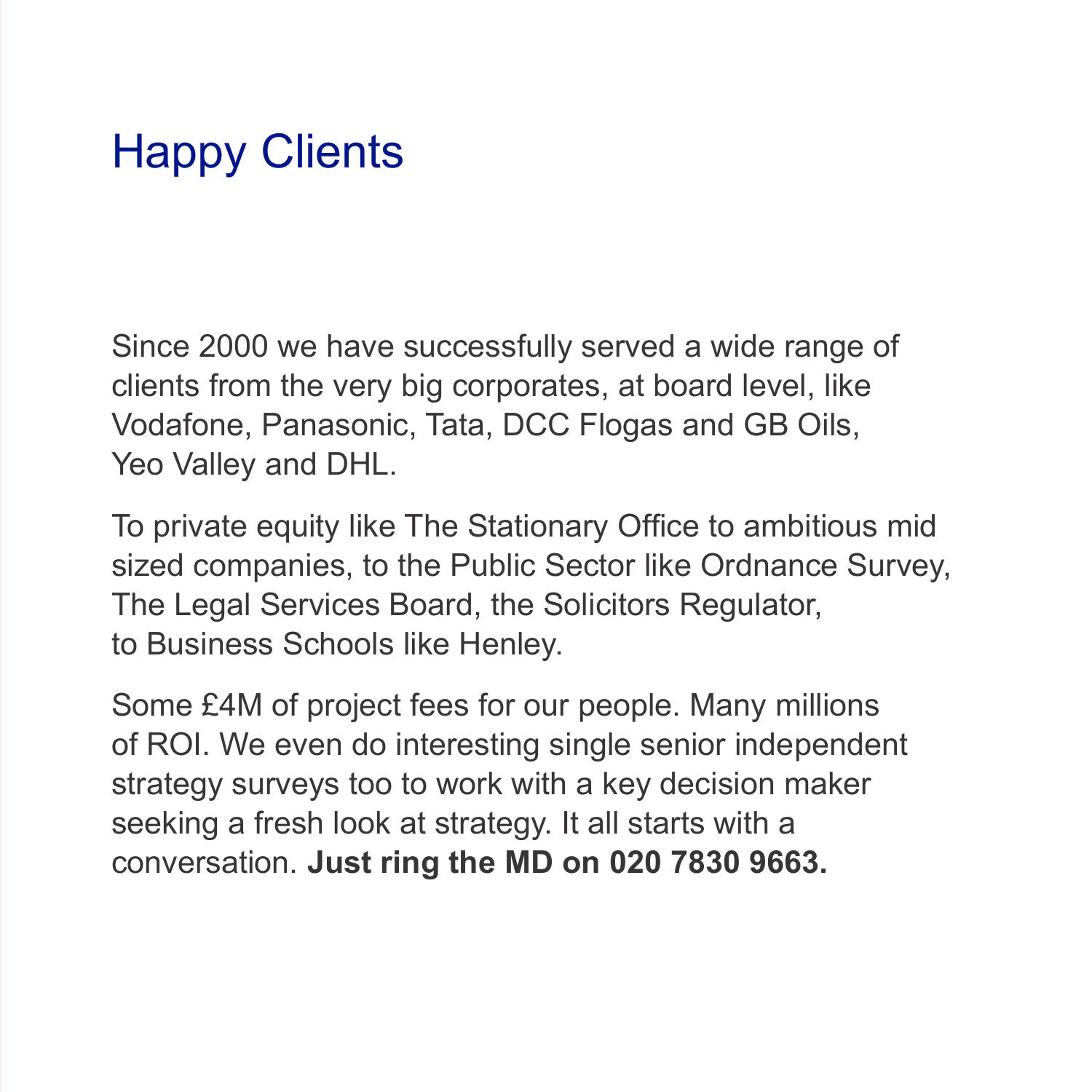#### Knowledge and fresh insights drive successful transformation

Since our formation in 2000 we have always paid special attention to continuous professional learning and development for our members.

Since 2001 and at the end of every month we publish a private members newsletter usually about 12 pages covering relevant news, videos and slidesets, some of which can be viewed in our website www.transformation-leaders.com. The cloud archive for these newsletters runs to nearly 2,000 pages so far.

Our extensive members and client networks allow us to run around 7 significant 'insight events' in London each year. Some examples include Globalisation of Energy (and climate change). The Public Sector Business. Globalisation of Banking. Globalisation of Health. Globalisation and Data – followed by insights into digital security in mid 2016.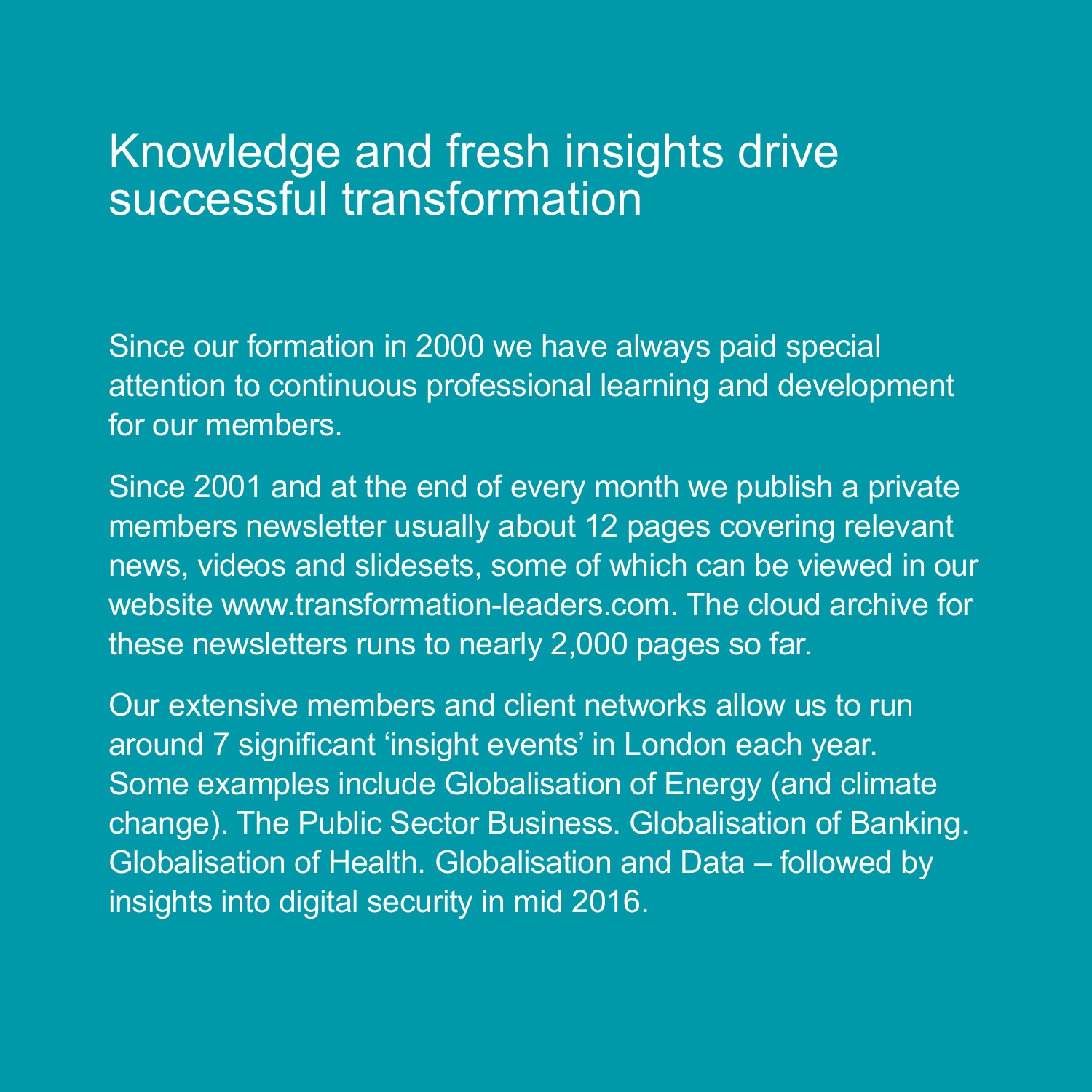Both clients and our members and guests very much enjoy planning and putting our minds to what might be coming up in terms of transformational change. We live in a global and highly competitive village. Standing still and not innovating is very rarely an option for long term survival.

Achieving 'measurably better for less' is the key transformational goal.

As far as we can see what we do is highly unusual in UK agents and intermediaries and another example of the way we look after the after the interests of both our clients and our senior board level independent transformation leaders.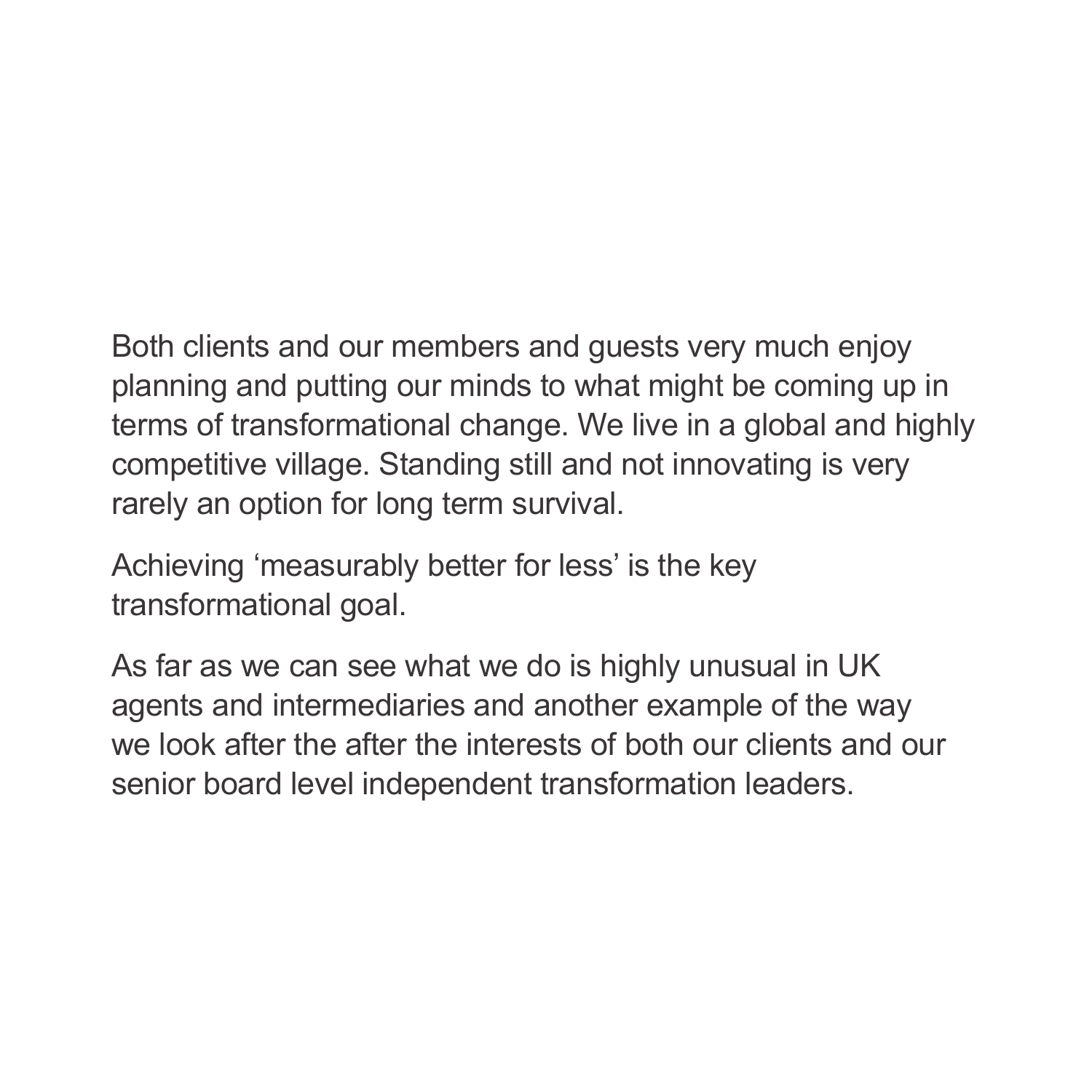Curiously it can be mistake to look for the 'round peg in the round hole' with 'sector specific' experience. Board experiences in other sectors can bring fresh insights. But the skillsets within **transformation-leaders** cover all facets – non executive chairmen, turnaround MD's, independent FD's, HR directors, IT leaders, engineering and production, purchasing, supply chain, sales, marketing, third and public sectors.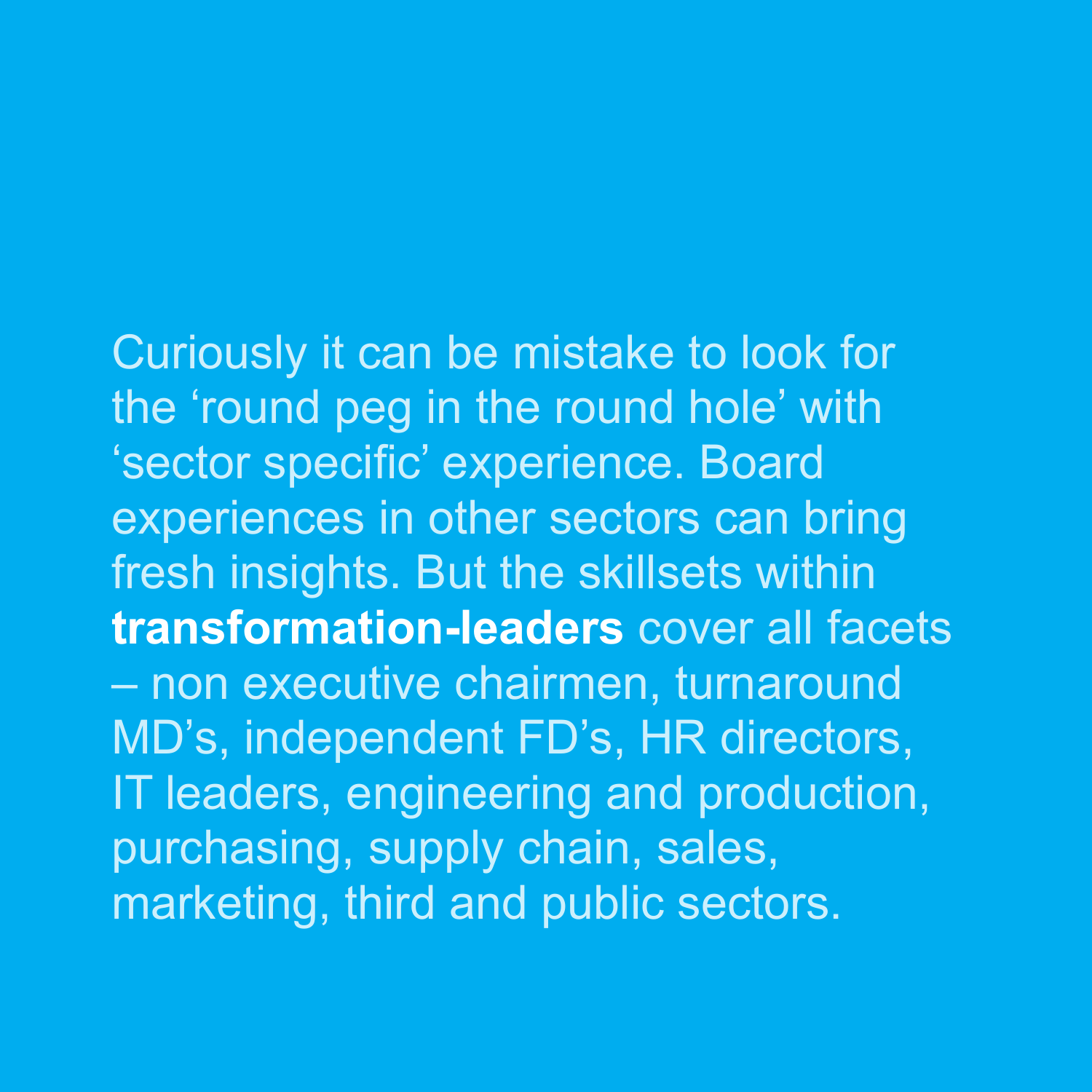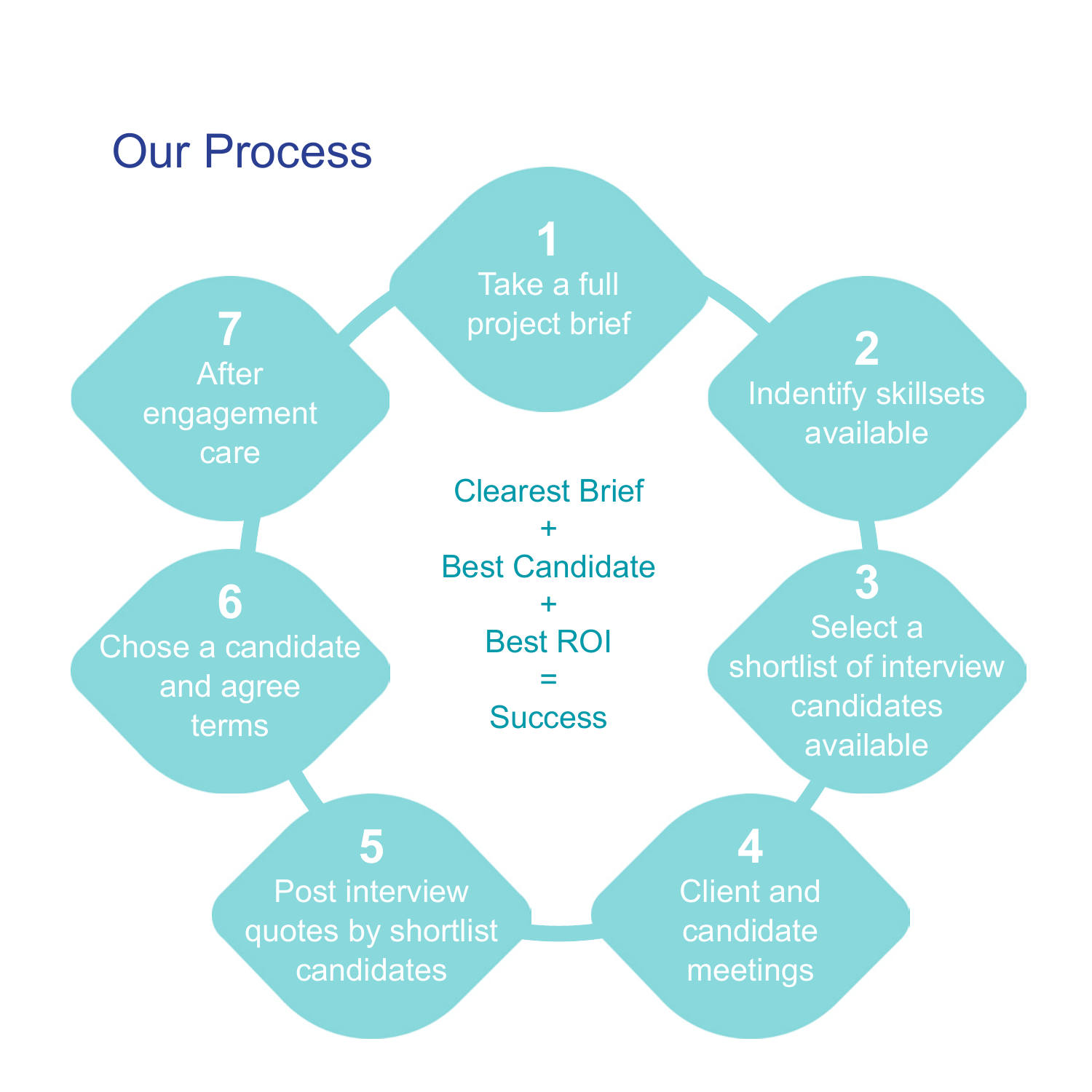#### Industries and sectors covered

#### Our candidates profiles provide experience in an extraordinary range of successful roles within private, public and third sectors

As you can imagine our unique independent experience grows every year. We are never interested in high volumes, high margins, but a niche that allows for fine long relationships with our chosen candidates, personal service to our clients, at a cost that delivers extraordinary sector beating value to our clients and access to individuals who can make a real difference at lower risk, lower cost and fine success. Often far better than whole armies of big name consultants.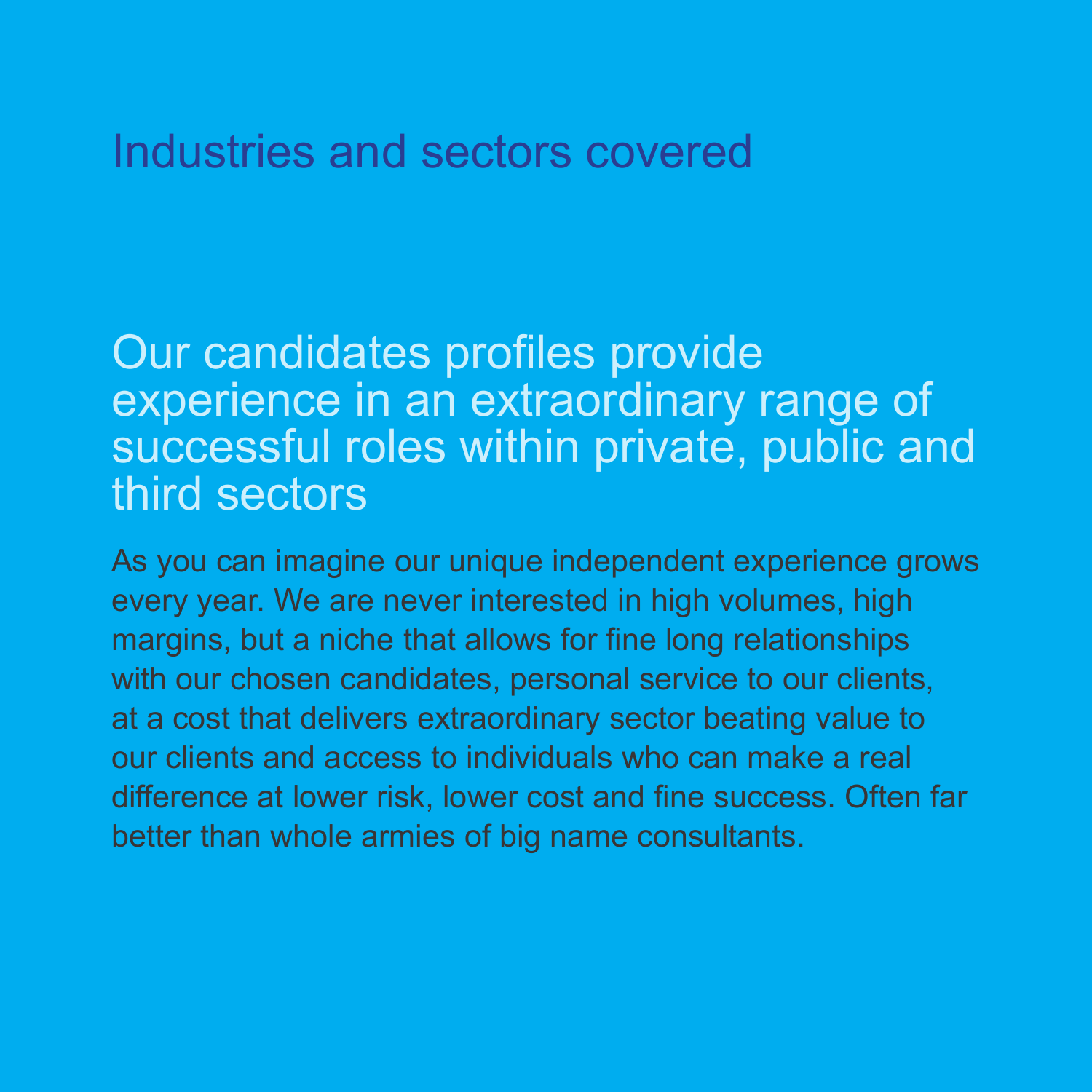#### Machiavelli in his remarkable and insightful book on leadership 'The Prince' wrote

*'There is nothing more difficult to plan, more doubtful of success, nor more dangerous to manage than a new system. For the initiator has the enmity of all who would profit by the preservation of the old institution and merely lukewarm defenders in those who gain by the new ones'* 

There in a nutshell is why every MD and board need to seek out the right experienced senior independent to help lead through successful transformation.

Especially if the project is going to be big enough to require large consultancy help at a later stage. For these big brand consultancy resources can be highly dangerous, if not managed with experience and skill.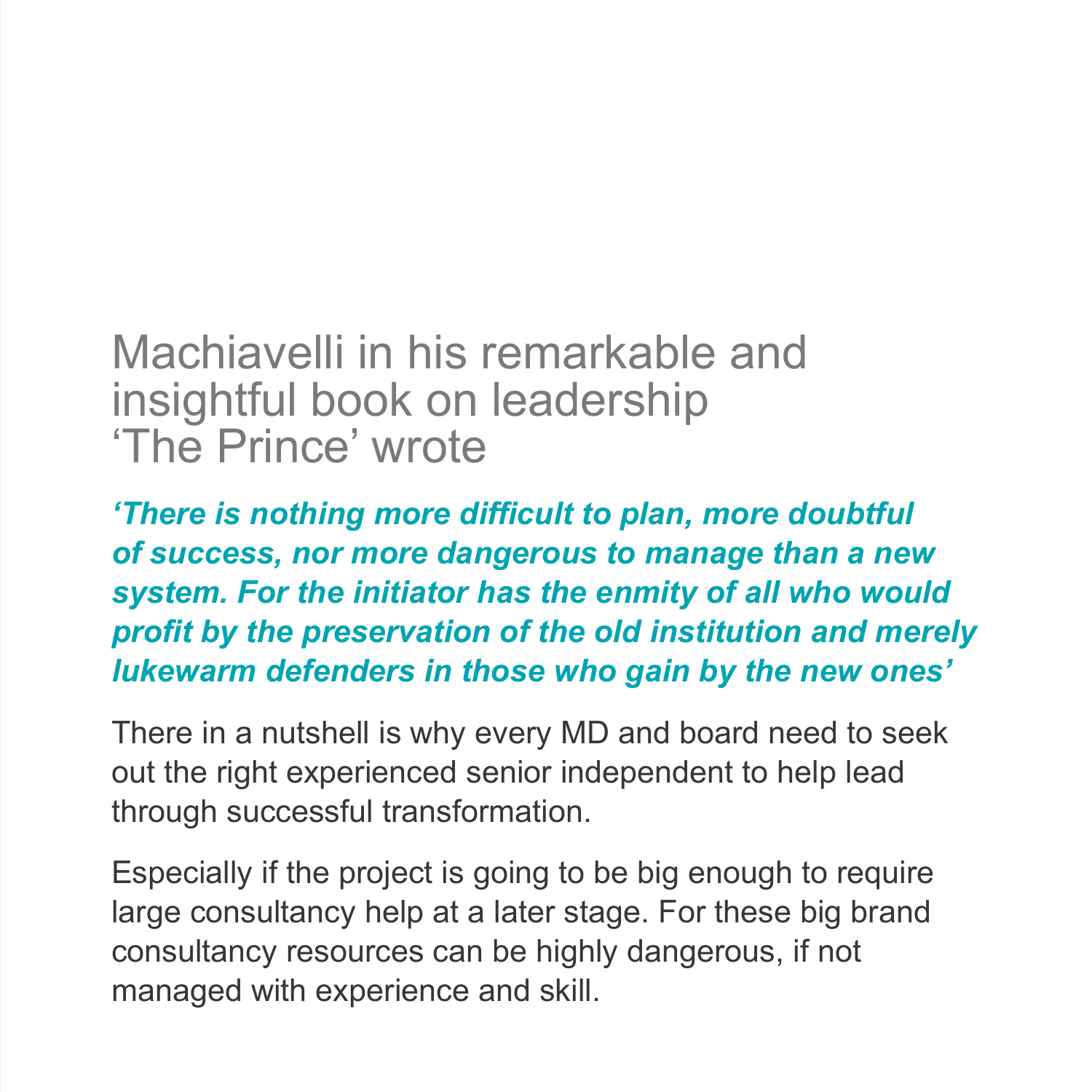We have many case histories of successful hiring in our files. Here is what one of our clients, a multi company chairman wrote...

*'I have known transformation-leaders for many years. They are indeed unique. I have sourced via them on three important occasions. In two cases they found for me brilliant and highly trustworthy industrial engineering leaders. The first to help bed in a major new industrial piece of equipment and process, fraught with difficulties. The project took a year longer than expected but the ROI he delivered produced a dramatic increase in the value of the business, which was subsequently successfully sold at major stockholder return.* 

*The second occasion. On a project which continues was for a highly experienced independent engineering production leader for another of our successful companies. The third project involved very sophisticated digital strategy advice, which continues to this day.*

*In each case the sourcing cost was at least half of what a good interim head renting agent would have charged in percentage daily add-ons. On a £60k project these add-ons can amount to £30K of extra cost. I am not surprised that transformation-leaders.com have saved their clients over £1M over conventional interim agents so far.'*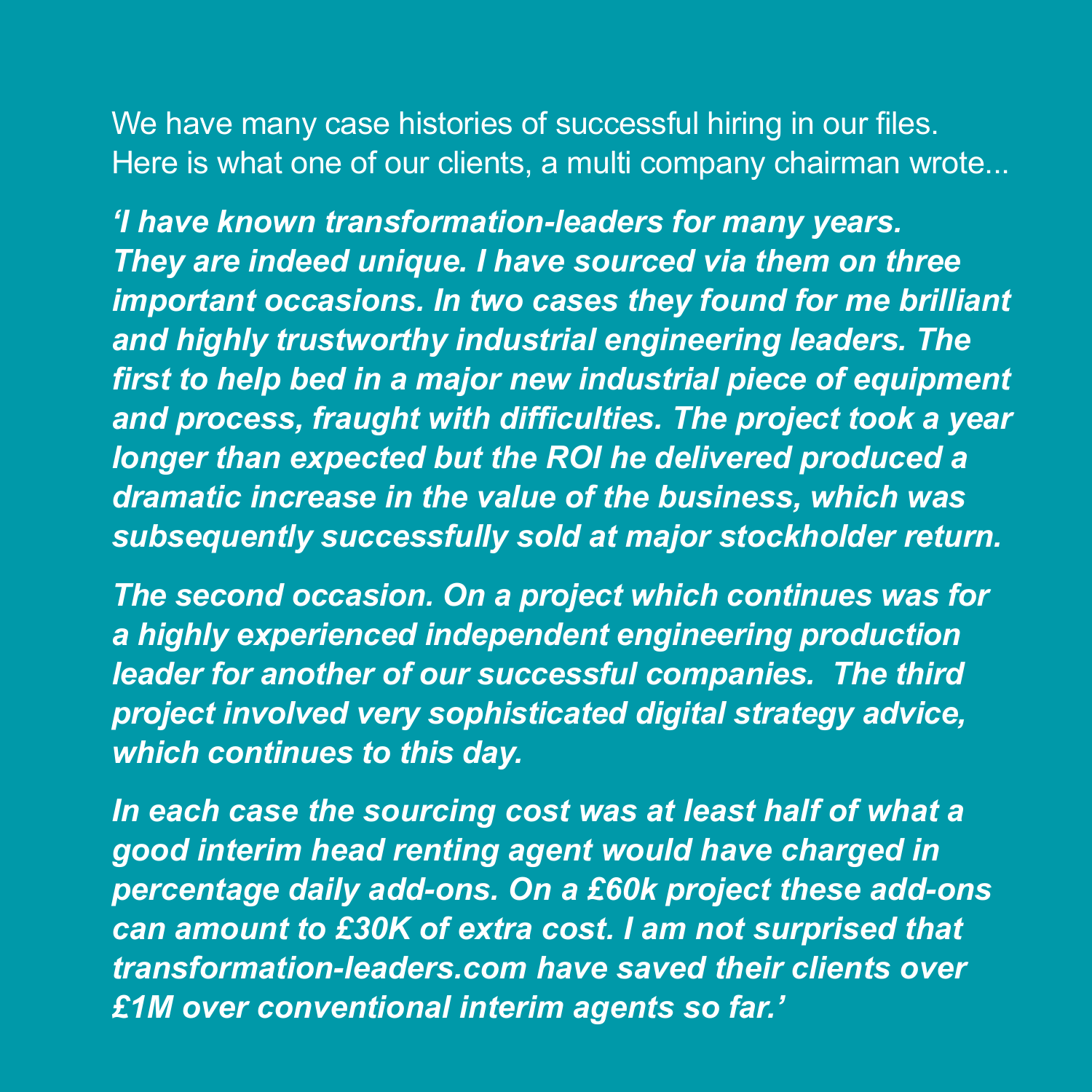### ⊗™ transformation-<br>Neaders.com

#### An appendix

These pages come from a major document commissioned by the PCG ( 'the voice of freelancing') from Cranfield University for BIS and for HMRC to demonstrate, with valuable case histories, the ever growing importance of UK freelancers. In our case not only was our unique sourcing model covered. which has always dis-intermediated the interim ahead renting agency model, but one of our transformation projects was used as example with our client Panasonic UK and Europe to show how one key and trusted senior independent was successfully used by the Panasonic board to oversee a critical 2 year project to be delivered on time and on budget by a major contracted consultancy with a large number of their highly paid expert big consultancy foot soldiers.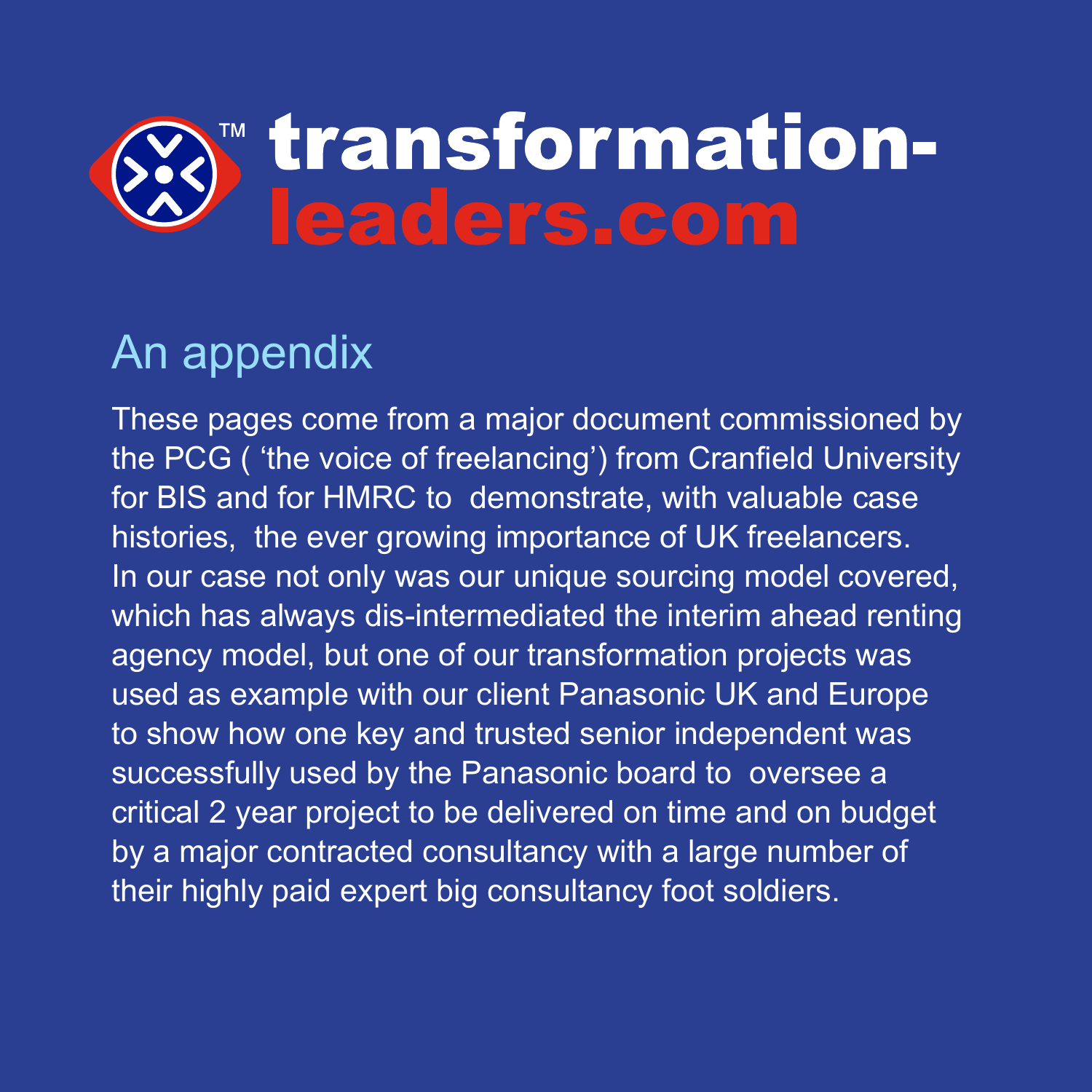## About the Author



**Professor Andrew Burke** holds the Bettany Chair and is the founding Director of the Bettany Centre for Entrepreneurship. He is also a member of the Board of Cranfield Ventures Limited the University's tech transfer unit. Previously, he was the Director of Graduate Programmes and a member of the Executive at Cranfield School of Management.

He is widely published in top ranked international journals including the Harvard Business Review, Journal of Management Studies, Regional Studies, International Journal of Industrial Organisation, the Oxford Bulletin of Economics and Statistics, and Small Business Economics. His work has been presented at the EU Commission, World Trade Organisation, HM Treasury, UK Houses of Commons and Lords as well as through media such as BBC Breakfast Television and the Working Lunch.

Andrew is founding editor of the International Review of Entrepreneurship and was a guest editor of the International Journal of Industrial Organisation. He is on the editorial boards of the International Journal of Business Innovation and Research and the International Journal of Research, Innovation and Commercialization.

He has acted as a consultant for organisations such as the European Commission, Businesslink UK, GESAC (EU), Forbairt (IDA), Hudson Contract, Schlumberger, Selex-Galileo, May Gurney, Bank of Ireland International Banking, the Irish Music Rights Organisation, and PCG (Professional Contractors Group). He also has a portfolio of new venture investments.

**Acknowledgements:** The author would like to thank PCG, the voice of freelancing, for commissioning the research. He is also grateful for very useful comments and suggestions provided by Simon McVicker, Suneeta Johal and George Anastasi. The author is responsible for any remaining errors and omissions. The study would not have been possible without the generosity of the time provided by all of the executives who agreed to be interviewed for the research. Therefore a big thank you is extended to: David Bullimore, Czarina Charles, Lee Clarke, Nigel Cowmeadow, Martyn Curley, Kealan Doyle, Gideon Hyde, Tony Lahert, Martin Leach, Philip de Lisle, Philip McCarthy-Clarke, Rick O'Neill, Bill Parsons, Kevin Perrett, Martin Pope, Simon Rothwell, Richard Salvage, Alex van Someren, Dan Taylor and two executives who preferred to remain anonymous. A special thanks is also owed to Tim Bradburn, John Brazier, Emma Brierley, Jim Cassidy, Michele Gray, Gideon Hyde and David Pinchard for some useful introductions to people in their networks.

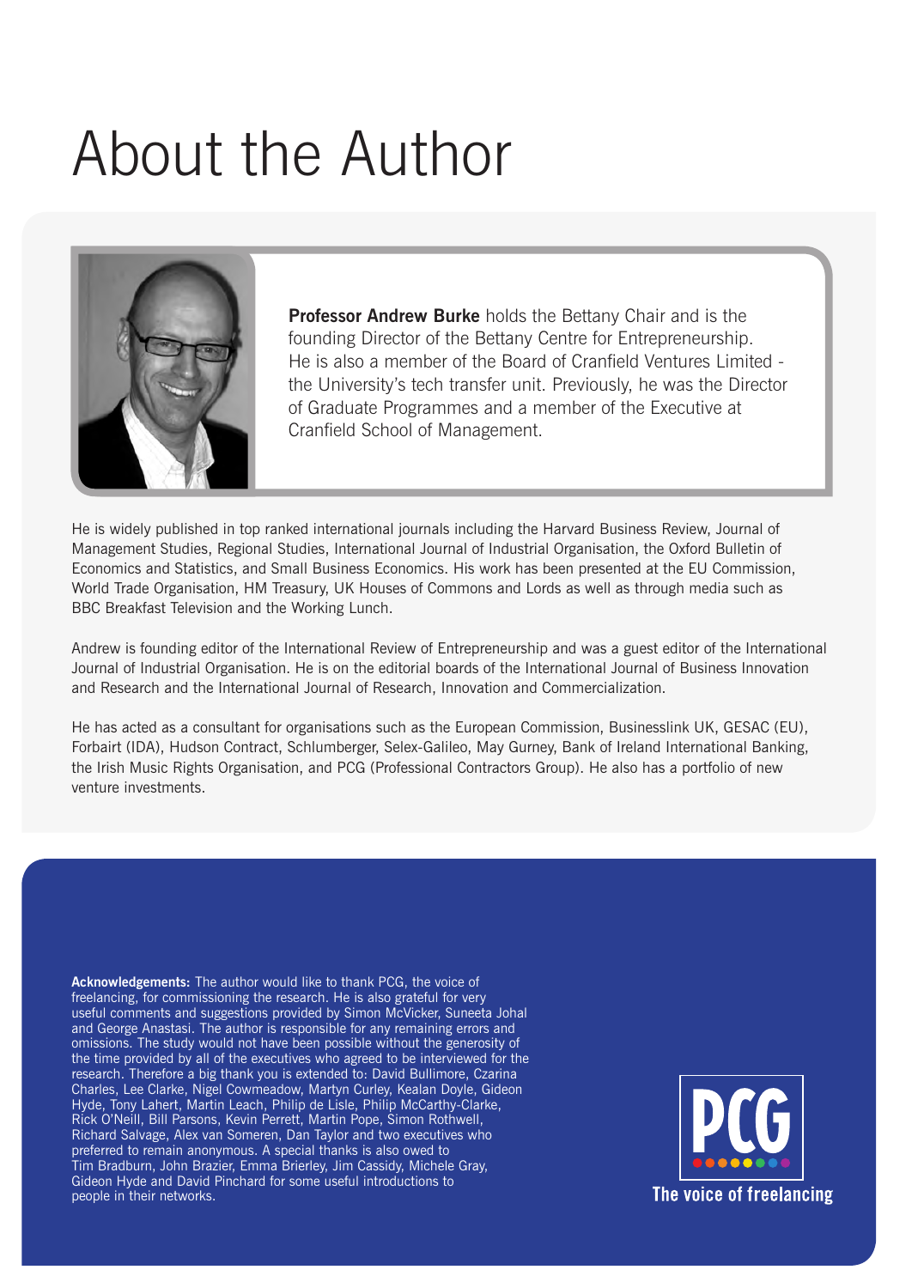### Panasonic

**Nigel Cowmeadow** *Director of Logistics*

The company was founded by Konosuke Matsushita in 1918 trading under the name Matsushita Electric Housewares Manufacturing. The company began with a strong innovation ethos. Konosuke Matsushita set out the company's mission as "... the mission of a manufacturer is to make products to enhance one's life - and benefit society"12. The company began when he left the Osako Electric Light Company because they had no interest in an electric light socket that he had invented. He could not find any buyers for his product but picked up an order for fan insulation plates and then used the profits from this contract to refine his innovation to produce a two-way socket and attachment plug which had a cost advantage over rivals $13$ . The company gradually evolved from basic electric components to consumer products such as irons and radios. The company grew by widening its product portfolio of electronic goods through relentless innovation and expanding internationally. The company had a turnover of approximately 78 billion US dollars in 201014.

Panasonic tend to use freelancers in three areas: to deal with seasonal peaks in manufacturing, to fill shortterm demand for unique IT expertise, and for business projects; particularly those involving change management and innovation. In terms of the use of freelancer involvement in senior management roles, this is usually confined to project management. Nigel Cowmeadow, European Logistics Director has observed that the need to use freelancers in these roles has increased as a result of the increasing adoption of lean management structures: "Lean management has meant that there is less spare capacity in senior executive teams and also less movement of executives across functional and business areas. As a result, there is limited scope to put an internal manager on secondment in order to manage a project as they are unlikely to have the time and broad management expertise to manage it effectively. This is where freelancer interim managers can be very useful".

But Nigel Cowmeadow goes on to point out that the benefit of freelancers extends beyond their expertise. He points out that they can bring fresh ideas from other industries. By contrast internal management are often so involved in the detail of their work that they can often "miss the wood for the trees" or be overly pessimistic; "we tried that before and it didn't work". Freelancers can often overcome this type of internal scepticism or opposition to innovation if they can provide firsthand examples and evidence of an innovation working in another business. He also observes that because freelancers are independent agents it enables them to be objective when dealing with internal politics and even-handed in managing vested interest groups.

Nigel Cowmeadow makes reference to a major technology change management programme at Panasonic UK as a good example of how freelancers can add value to a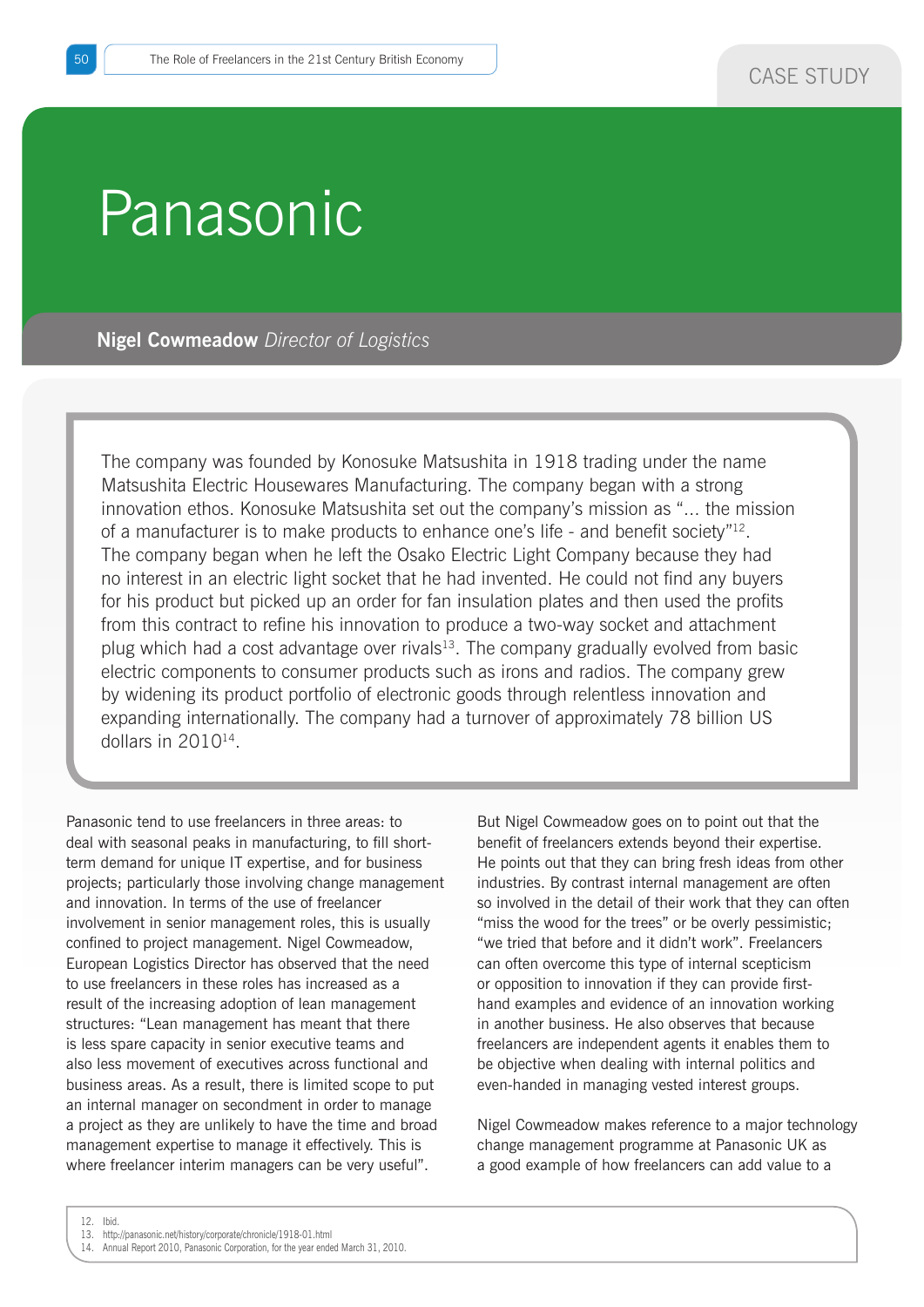business. The company decided to adopt a uniform SAP information system across all of its European operations and in the UK this involved replacing an existing system which had been developed by an independent provider. Nigel Cowmeadow likened that change to an organisation undergoing a heart transplant as "one essential life organ of the company is lifted out and replaced by a new one". The change management project involved the most complex and important KPIs. The risks were considerable as Panasonic UK had an annual turnover of £700 million and accounted for roughly 35% of Panasonic's European sales.

In order to overcome these challenges Nigel Cowmeadow hired Val Cross, a senior freelance manager from TopInterim, who previously had worked in the IT company that had supplied Panasonic's existing information systems. This enabled the company to put in place a high level technical expert at a senior executive level who could be fully focused on this specialist and highly risky technical operation.

Apart from the technical and business risks, the project necessitated winning over the hearts and minds of staff that had grown used to the existing information system. Nigel Cowmeadow decided to use a freelancer to manage the project. The decision was prompted by a number of factors. There was nobody internally who had the technical depth and breadth of knowledge of this particular information system to be able to provide direction to ensure that the new system would work effectively when implemented. This was going to be important because successful implementation was going to involve blending the expertise of Panasonic's business area managers (e.g. accounts, marketing, logistics etc.) with IBM consultants who were hired to implement the SAP system, alongside an internal

Panasonic team from Germany who had knowledge of the system working there. Each of these teams involved a rough 50:50 ratio of employees to freelancers.

As the IBM consultants were being paid on a day rate, it was key to have a project manager who would not be at a knowledge disadvantage in terms of ascertaining how long their part of the work ought to take. At its height, the IBM consultants were costing £250,000 per week, so it was important to get this aspect of cost management right without hampering their progress.

The new system was given a successful trial run over an Easter bank holiday weekend and then finally implemented over a May bank holiday weekend. The integration was delivered on time and on budget. Panasonic then hired Val Cross on a further two month contract to deal with any glitches that may arise in the new system.

Nigel Cowmeadow points out that that corporate executive careers tend to create narrow areas of expertise as people work in silos. By contrast freelancers tend to experience a greater variety of business situations and challenges in their work and so have a broader skill set. He argues that since freelancers are more independent, unbiased and lack conflicts of interests, they can be in a great position to cut through political and cultural obstacles which can stand in the way of a project's success. In summation, he notes that on finite business projects which require broad and impartial programme management and budgetary expertise, it usually makes more sense to use a freelancer rather than an employee executive.

**Freelancers tend to experience a greater variety of business situations and challenges in their work and so have a broader skill set. Since freelancers are more independent, unbiased and lack conflicts of interests they can be in a great position to cut through political and cultural obstacles which can stand in the way of a project's success.**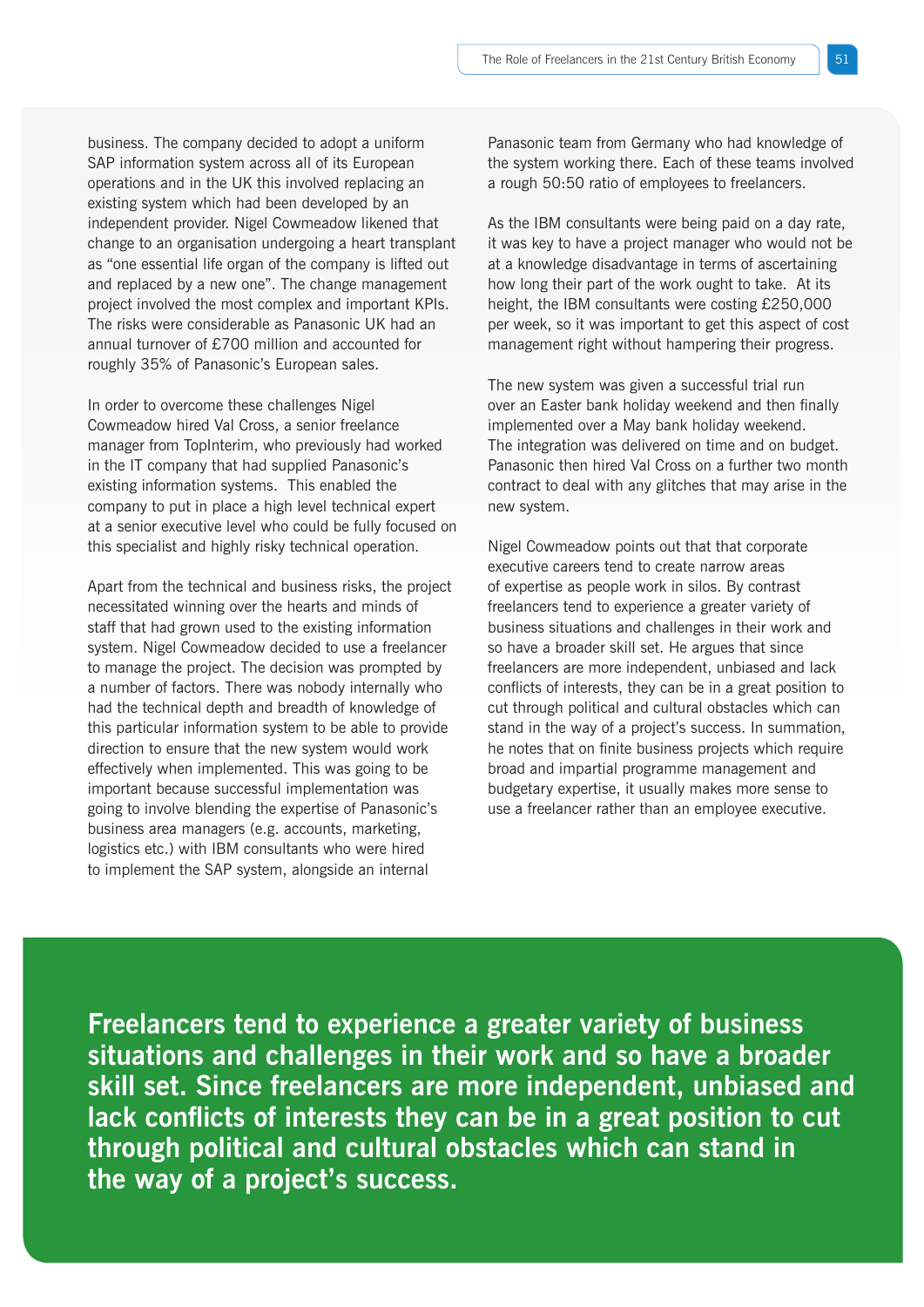# Transformation-Leaders and TopInterim

**David Pinchard** *CEO*

TopInterim provides freelance interim managers to organisations at senior executive and board level. The company was founded in 2000 and for market segmentation purposes has evolved to trade both under its own name and as Transformation-Leaders. The business has a select network of freelance senior executives to provide organisations with interim directors and manager in areas such as general management, finance, IT, international HR, sales and production. Reputation is key to the success of the business where recommendations, referrals and trust are core drivers of the hiring process.

David Pinchard, founder and CEO of TopInterim explains the optimality of using an employee or freelance manager is determined by the organisational needs of the business. A firm requiring stability, continuity and evolutionary change will usually opt for an employee-manager while a firm operating in a turbulent environment requiring transformation will often draw on the services of senior interim managers. The typical projects that these freelancers will manage include innovation, adoption of internally disruptive technologies, business turnaround and downsizing.

They all hinge on adding value to a business and the basis for freelancers' remuneration is usually performance/output based rather than a temporal/ input basis. David Pinchard describes the process as businesses outsourcing entrepreneurial management where the interim managers are entrepreneurs themselves. He says they "serve an entrepreneurial function in that they manage economic disequilibrium". He argues that these freelance executives are visionaries and at an individual level "must be financially independent in order to be willing to risk losing the project if their vision is not going to be implemented". He also describes them as "portfolio managers" who tap into their unique talents and apply them across diverse organisations.

David Pinchard argues that "interim managers add unique value by bringing an objective and independent managerial approach to business". They can remain aloof from internal politics which can be daunting when a business is faced with major transformations such as downsizing a Government department or transforming a business which faces much internal opposition. David Pinchard contrasts this with employee executives "who are too tied-up with internal politics and have a vested interest in the outcome". He also believes that employeemanagers are too risk averse to be effective in this entrepreneurial context: "Full-time employee-managers are afraid that it will all blow up in their faces and cause them to lose their job".

David Pinchard points out that at first sight some organisations may view senior interim managers as expensive and he admits that "it is true that these are high calibre executives with 'must-see CVs' who are paid well". However, he says that they are highly productive, focused and driven executives who deliver results for organisations. In these terms they are very good value for money. He also argues that they are less risky than employee executives as they are paid on results.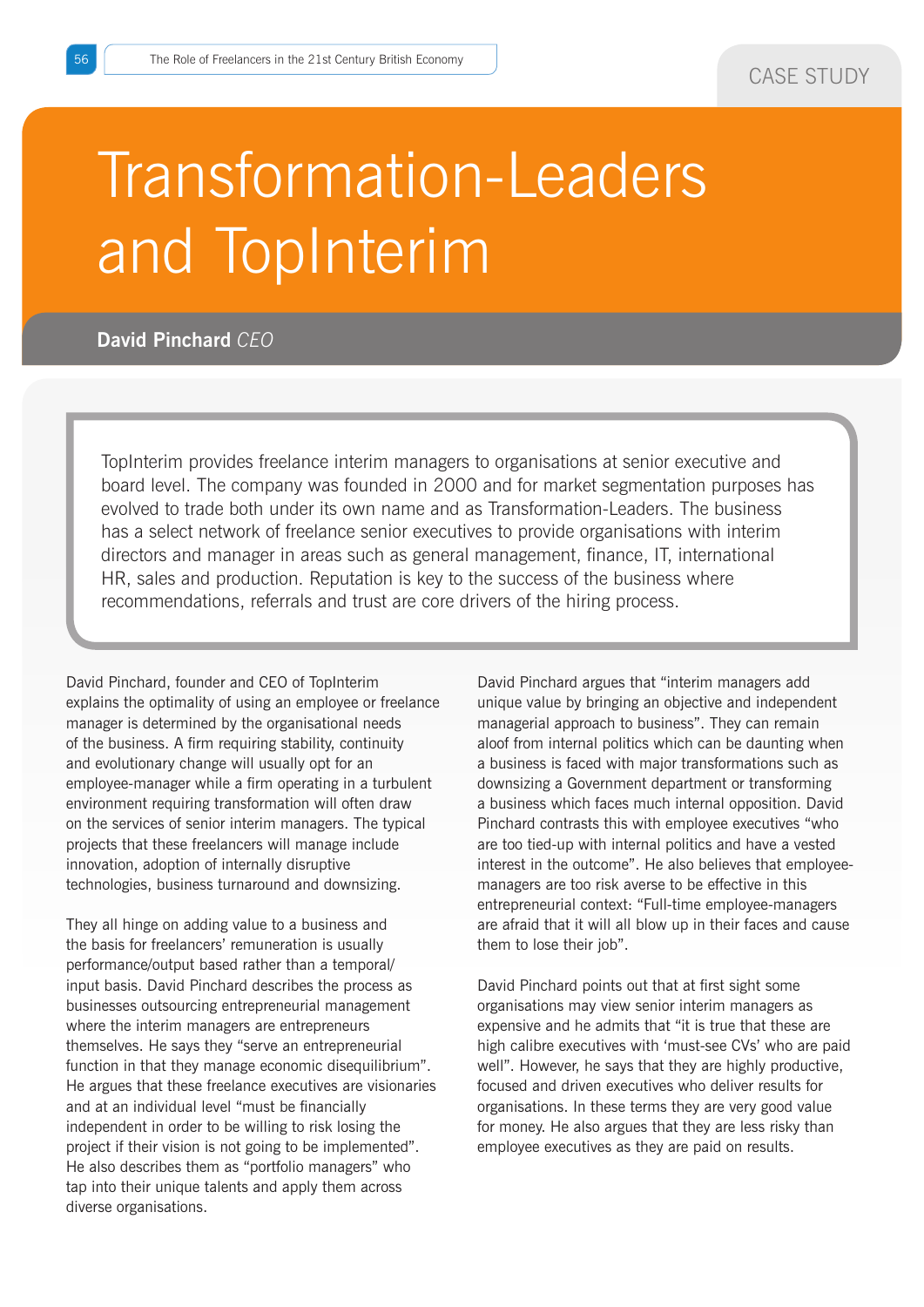Since his first assignment as an interim manager, David Pinchard has observed a trend where it is becoming increasingly accepted as normal for organisations to hire an interim executive when change management is required. As this trend continued, this growing market segmented into senior interim managers and what David Pinchard terms more "top-end" senior "Transformation-Leaders" – the latter particularly important in highly uncertain business

contexts which accelerated after 2008. These developments necessitated the dual trading names for his business in order to more clearly differentiate the service offering and hence better target these different market segments. The business is currently expanding internationally with entry into China.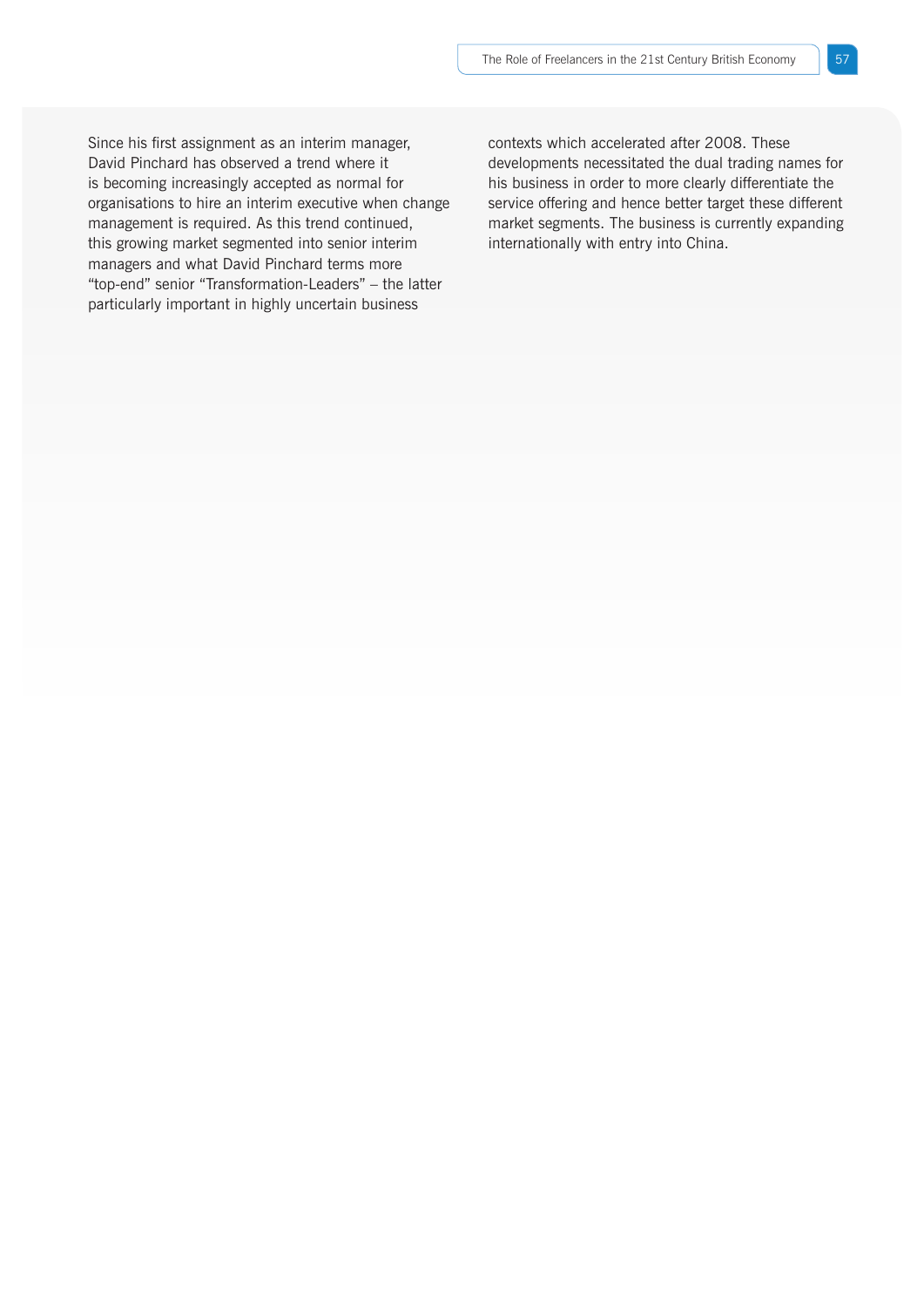## **8** Conclusion

Freelancers play a pivotal role in Britain's 21st century innovation-driven economy. They are sources of and conduits for innovation in both corporations and SMEs. They enable businesses to manage, in fact reduce, entrepreneurial risk and so promote innovation and enterprise. They also liberate businesses from the limits of their internal resource base and enable the use of exceptional talent that would otherwise not be economically feasible to hire on employee contracts.